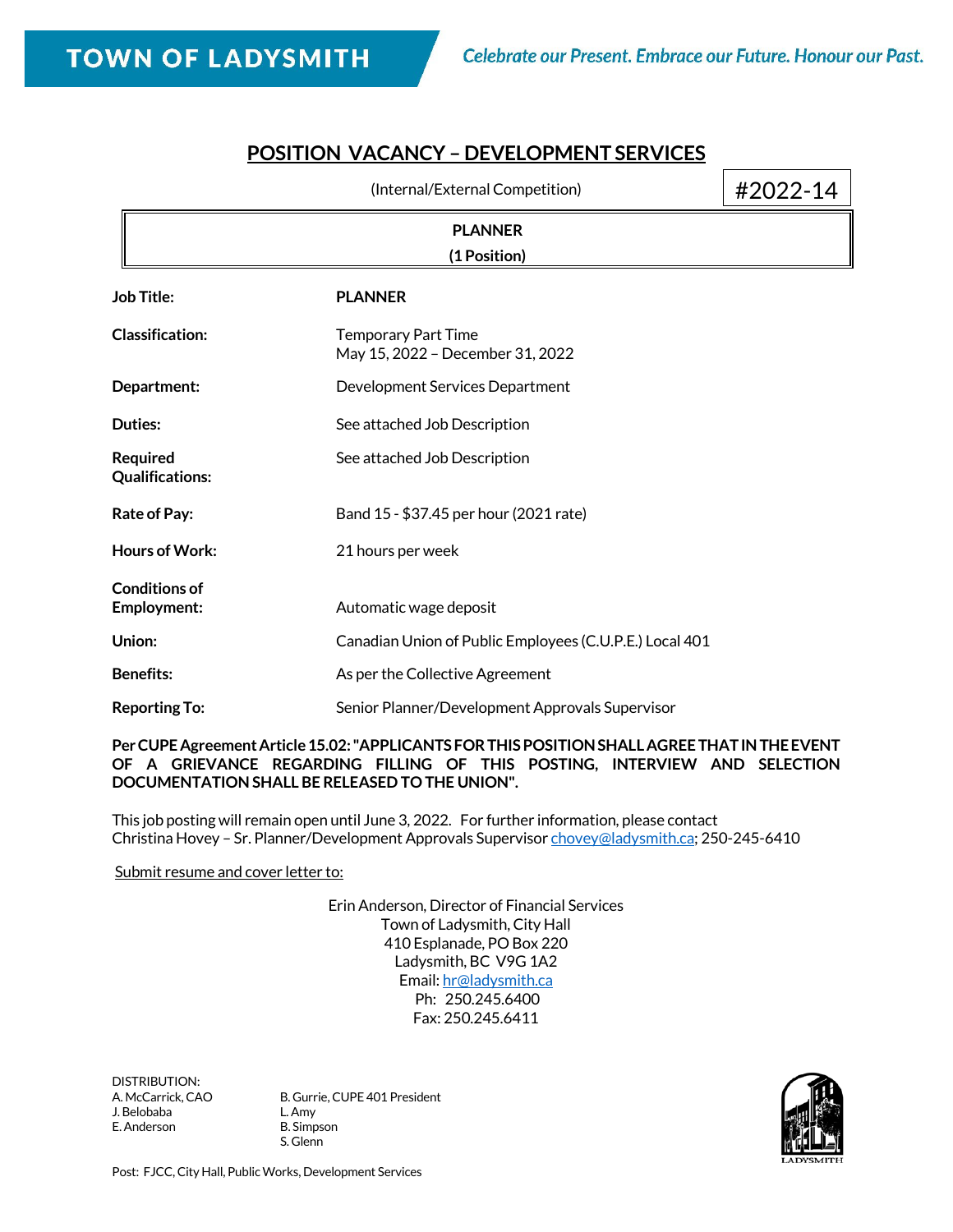# **TOWN OF LADYSMITH**

# POSITION DESCRIPTION

| TITLE:             | <b>PLANNER</b>       |
|--------------------|----------------------|
| <b>DEPARTMENT:</b> | <b>PLANNING</b>      |
| <b>DIVISION:</b>   | DEVELOPMENT SERVICES |
| <b>CATEGORY:</b>   | UNION CUPE LOCAL 401 |
| <b>BAND:</b>       | 15                   |
|                    |                      |

### **GENERAL ACCOUNTABILITY**

Reporting to the Senior Planner / Development Approvals Supervisor, the Planner contributes to the effective operation of the Department by playing an integral role in the review and processing of planning applications, assisting in the development of planning policies, guidelines and regulations related to urban design, heritage and sustainable community development. The Planner is the staff liaison to related Development Services Commissions and Committees and Secretary to the independent Board of Variance.

### **PRIMARY DUTIES AND ACCOUNTABILITIES**

Community Planning/Community Resilience

- $\circ$  Works as part of a team in the preparation of new and the review of existing Official Community Plan(s), Development Permit Area Guidelines and the Zoning Bylaw, including community consultation processes;
- o Assists with the development and preparation of bylaws, policies, guidelines and procedures;
- o Conducts research projects and prepares clear, concise reports;
- o Works with other Town staff in the design of great urban and public spaces;
- o Works with building owners to facilitate heritage revitalization; and
- $\circ$  Supports sustainable community development/resilience programs, initiatives and incentives. Current Planning
	- $\circ$  Primary point of contact for general inquiries about the Town's land use regulations and development application requirements;
	- $\circ$  Provides customer solution-oriented assistance in response to inquiries from the public, developers, applicants, consultants or other government agencies;
	- $\circ$  Processes and reviews applications of all types. Serves as the staff liaison and provides advice and application referrals to Council advisory bodies and commissions;
	- o Prepares reports for the Director;
	- $\circ$  Works with the Town's mapping services to maintain up-to-date Official Community Plan, Local Area Plan and Zoning Bylaw map schedules; and
	- o Participates in a cross-departmental Development Approvals team.

#### **Other**

- o Provides graphic design services for the Department;
- $\circ$  Prepares and maintains departmental records, files, reports, data, correspondence, notices and documentation as required;
- $\circ$  Prepares and evaluates RFPs and coordinates, assigns, and reviews the work of consultants as required;
- $\circ$  Under the direction of the Director submits detailed budget information for review and

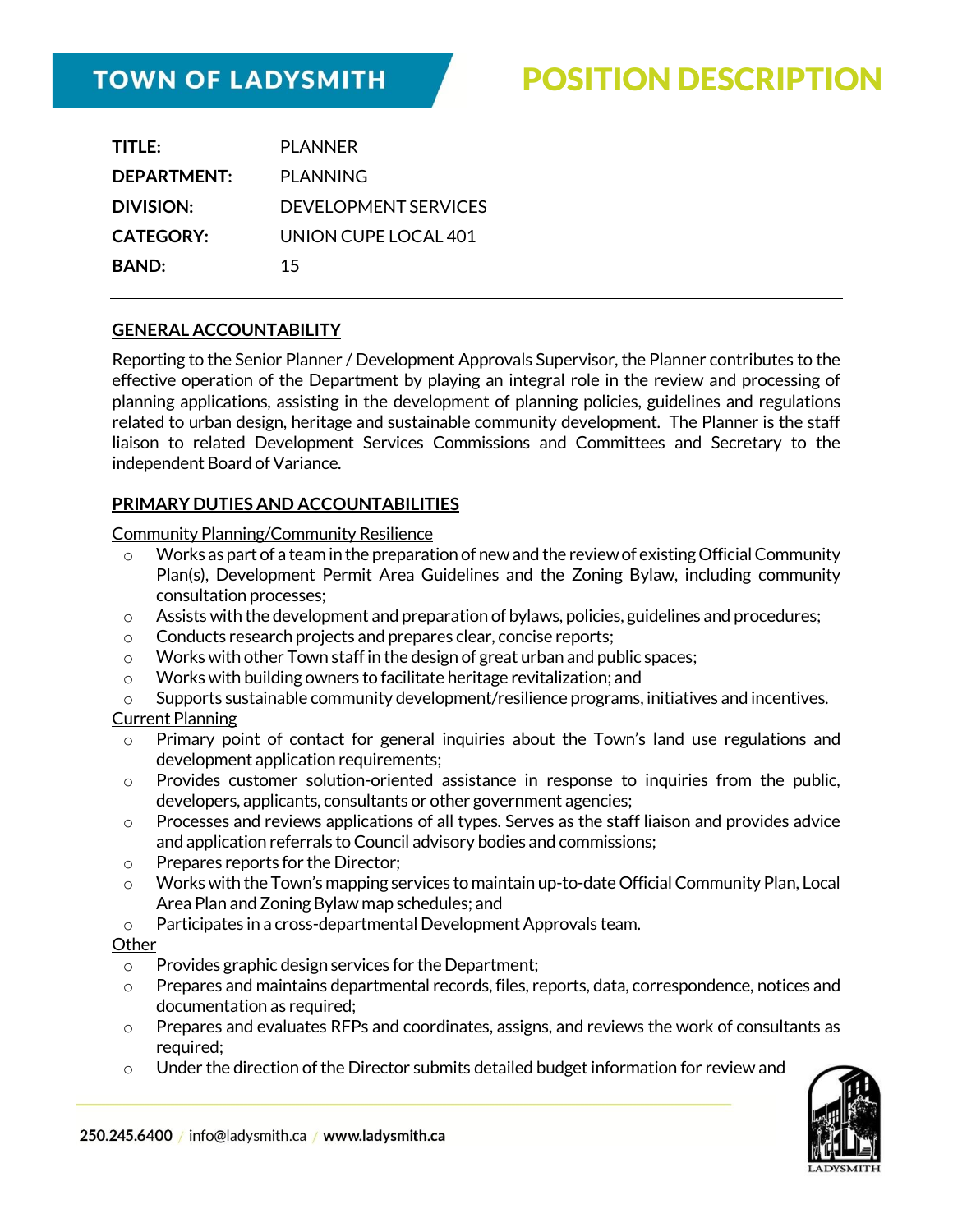approval;

- o Maintains the heritage portal on the Town's website;
- o Provides back-up for other Department staff, as required;
- o Performs other duties, as assigned;
- o Responsible for compliance with safe work practices and safety guidelines, as established by the Town and WorkSafe BC; and
- o Some night meetings required.

### **REQUIRED QUALIFICATIONS, KNOWLEDGE, SKILLS AND ABILITY**

- 1. A degree from a recognized University planning program or equivalent; preference to a graduate degree and a minimum five (5) years' recent and relevant experience in the field of community planning. An equivalent combination of education and experience may be considered.
- 2. Experience working in a local government environment and conversant with the Local Government Act, Community Charter and related statutes and regulations.
- 3. Demonstrated understanding of:
	- o human settlement in community, regional and provincial settings;
	- o planning theories, principles and practices;
	- o the political, legal and institutional contexts of the realm of planning practice;
	- $\circ$  the various approaches and instruments used in small and large scale plan making and policy development, visions and outcomes; strategic information gathering and analysis; and obtaining input and approvals;
	- $\circ$  decision making and risk management with respect to planning and policy implementation;
	- o basic practices of project management and is able to apply those techniques and tools to support projects and complete projects based on desired outcomes and targets; and
	- $\circ$  emerging trends and issues that relate to planning and undertakes continuous professional learning.
- 4. Understands and able to evaluate critically policy formulation, evaluation, and tools and strategies for implementation; and to assess environmental and sustainable development issues; community diversity and inclusiveness; integration of related disciplines, finance and the economics of development.
- 5. Well versed in research techniques with excellent analytical skills; ability to access and use information and statistics; excellent report writing skills and ability to communicate complex information in plain language.
- 6. Membership or eligibility for membership in the Planning Institute of BC.
- 7. Possession of a valid Class 5 BC Driver's License.
- 8. Ability to review and interpret development proposals, maps, legal descriptions, rights of way, easements and covenants, technical reports.
- 9. Demonstrated ability to process development applications of all types independently.
- 10. Technically competent, proficient in MS Office programs and Adobe Creative programs; knowledge of GIS is an asset.
- 11. Demonstrates attention to accuracy, completeness and timeliness in tasks, approaching work in a disciplined and organized fashion.
- 12. Demonstrated initiative without supervision or specific direction; completing tasks by removing barriers and locating necessary resources.
- 13. Demonstrated ability to communicate effectively in a wide variety of situations applying diplomacy and interpersonal skill to establish and maintain productive relationships.